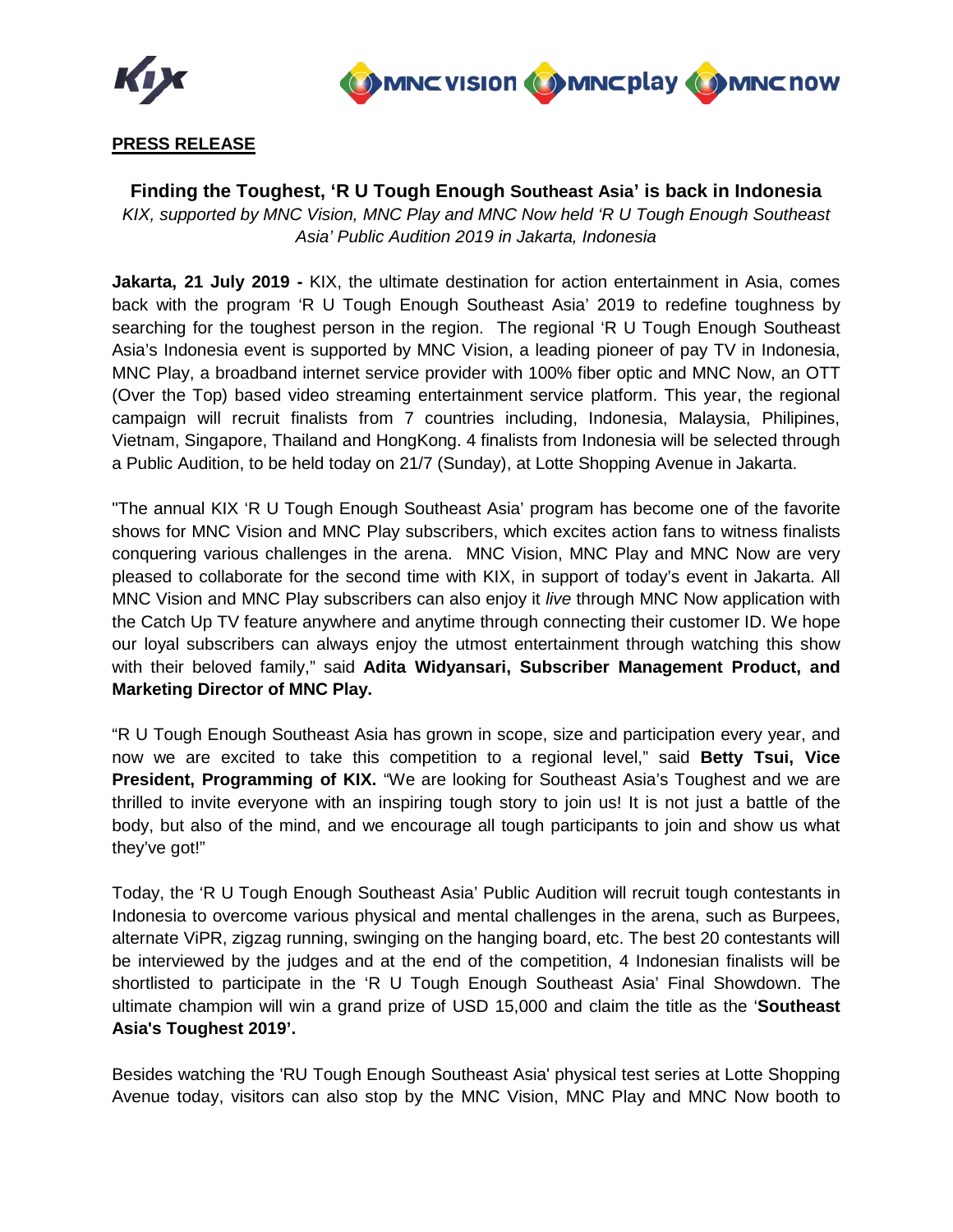



participate in various interesting activities such as hula-hoop, push up and the plank challenge, as well as having fun at the photo booth. Besides, visitors who subscribe to MNC Vision or MNC Play at the booth today will be presented special souvenir merchandise.

KIX's 'R U Tough Enough' campaign was first launched in 2014 in Malaysia and subsequently expanded into the Philippines, Thailand, Singapore and Indonesia. In 2018, 'R U Tough Enough Southeast Asia' first regional competition was held in Malaysia and in 2019, we are hosting a total of 4 on-ground events; first in Jakarta, followed by Bangkok, Thailand this August, Manila, the Philippines this September and the Final Showdown in Kuala Lumpur, Malaysia this November.

Subscribers can follow the 'R U Tough Enough Southeast Asia' campaign on MNC Vision and MNC Play on KIX channel, number 161, and also through gadgets on MNC Now application.

'R U Tough Enough Southeast Asia' 2019 is presented by Fisherman's Friend, the strong adult candy with added benefits, supported by hotel partner Dorsett Grand Subang, with Indonesia official pay TV partners, MNC Vision, MNC Play and MNC Now, as well as from other countries, Astro, Cablelink, Cignal, G Sat, Skycable, MeTV, My TV Super; and supporting partners Barstard Bandung Street Workout Addict, DAMN! I Love Indonesia, Freeletics Bandung, Infinix, SOSI Sport Club and Insurance Partner Jagadiri.

 $=$ // $=$ 

### **About KIX:**

KIX is the ultimate destination for action entertainment in Asia. KIX offers action fans a high-octane blend of programs including sports, blockbuster action movies, hit action series and cutting-edge reality shows. With first and exclusive premieres every month, KIX guarantees you non-stop adrenaline-pumping entertainment. So get into the action with KIX!

### **About MNC Vision:**

**PT. MNC Sky Vision Tbk (MNC Vision)** is a pioneer in the pay television industry in Indonesia under the MNC Media Group. It is a Direct-to-Home (DTH) satellite service launched in 1994 and offers more than 135 free-to-air and international premium channels across a variety of genres. MNC Vision is currently the largest DTH operator in Indonesia and presence across Indonesia with 101 branches nationwide. Using the S-Band frequency satellite, MNC Vision is suitable for tropical regions like Indonesia. MNC Vision service offerings include *Multi Decoder, High Definition (HD), Dolby Audio,* and TV Anywhere via the MNC Now app. For more details, please visit [www.mncvision.id.](http://www.mncvision.id/)

### **About MNC Play:**

**PT MNC Kabel Mediacom (MNC Play)** is a leading high-speed broadband Internet provider based on an advanced 100% fiber optic/fiber-to-the-home technology, offering speeds up to 1 Gbps with a more stable connection and symmetrical upload and download capabilities. MNC Play also offers an IPTV service with more than 180 pay TV channels including 54 HD channels and 29 exclusive channels, with interactive services such as Catch-up TV and Time Shift with the ability to Pause, Play and Rewind, MNC Play subscribers can also enjoy TV Anywhere service via the MNC Now app, for further information please visit our website o[nwww.mncplay.id.](http://www.mncplay.id/)